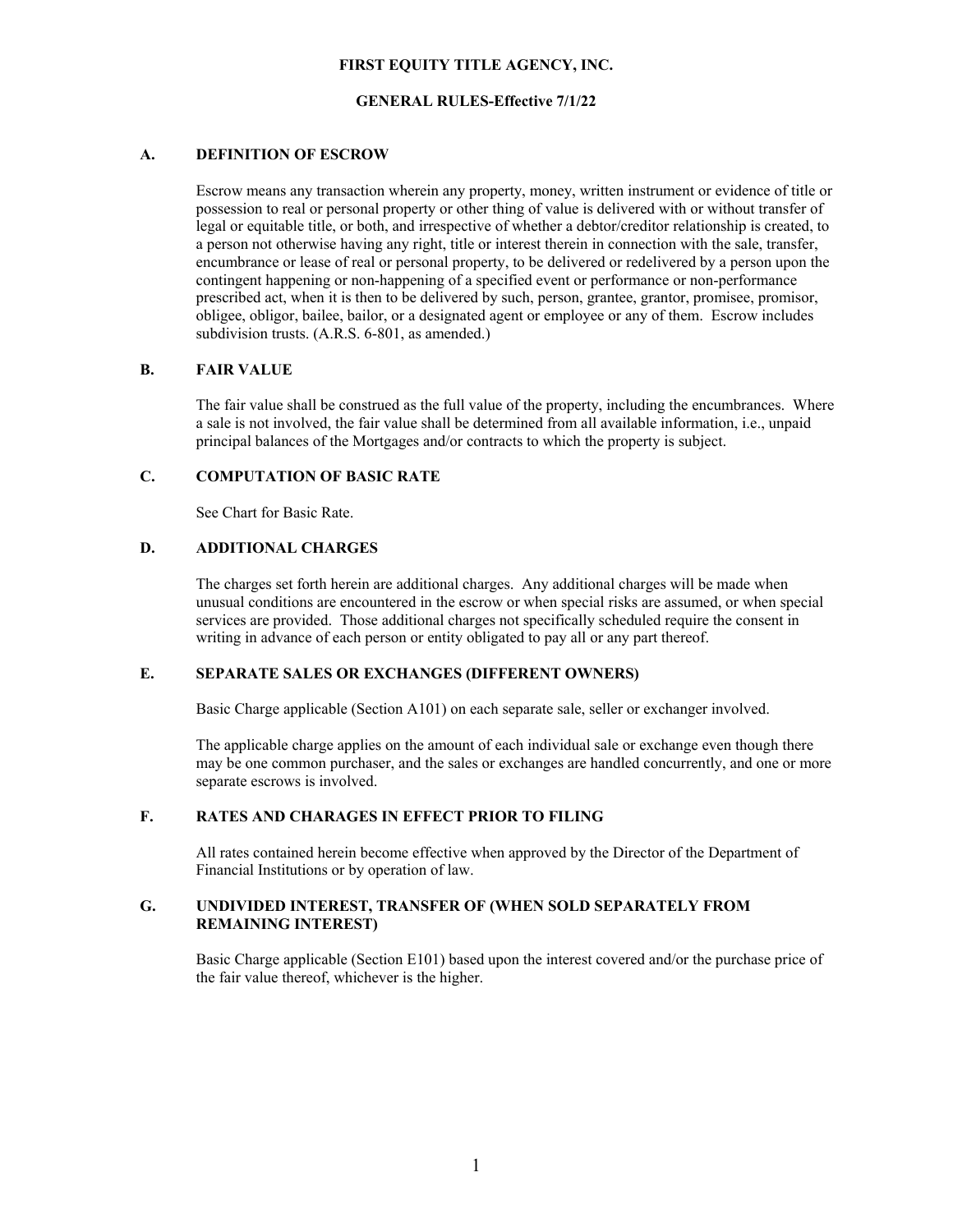### **FIRST EQUITY TITLE AGENCY, INC.**

# **CHAPTER 1**

# **ESCROW**

# **A101. SALES – Basic Charge**

The minimum charge of 100% of the Basic Escrow Rate shall be based upon the fair value of the property in the escrow. If additional charges are applicable, all such additional charges shall be added to the Basic Escrow Rate applicable. **Minimum rate of \$480.00.** 

# **A102. LOAN – Basic Charge**

- A. In a loan transaction where the real property concerned is residential in nature and is situated in Arizona
- B. Bulk Loan Escrows shall be quoted based on volume of business and escrow procedures utilized to process said escrows. In no event less than \$300.00.
- C. In loan transactions, which do not involve the refinance of existing loan, refer to Section A310. In loan transactions, which do involve the refinance of an existing loan on a property, see Section A305 for fee.

# **A103. CASH PURCHASE, NO PAYOFF – Basic Charge Revised 7-1-22**

 **The basic rate applies plus \$100.00**. Included are 2 outgoing wires and courier/delivery. Additional services, if any, will be charged at the filed rate for the service.  **No other discounts shall be applied to this rate**.

### **A104. CASH PURCHASE WITH 1 OR MORE PAYOFF - Basic Charge Revised 7-1-22**

 **The basic rate plus \$160.00**. Included are 3 outgoing wires, courier/delivery service and Reconveyance Tracking service on up to 2 loans. Additional services, if any, will be charged at the filed rate for the service. **No other discounts shall be applied to this rate.** 

#### **A105. NEW LOAN PURCHASE with or without Payoffs – Basic Charge Revised 7-1-22**

 **The basic rate plus \$320.00**. Included are up to 4 outgoing wires, courier/delivery service**,** all e-document fees, reconveyance tracking on up to 2 loans and loan processing.  **No other discounts shall be applied to this rate.**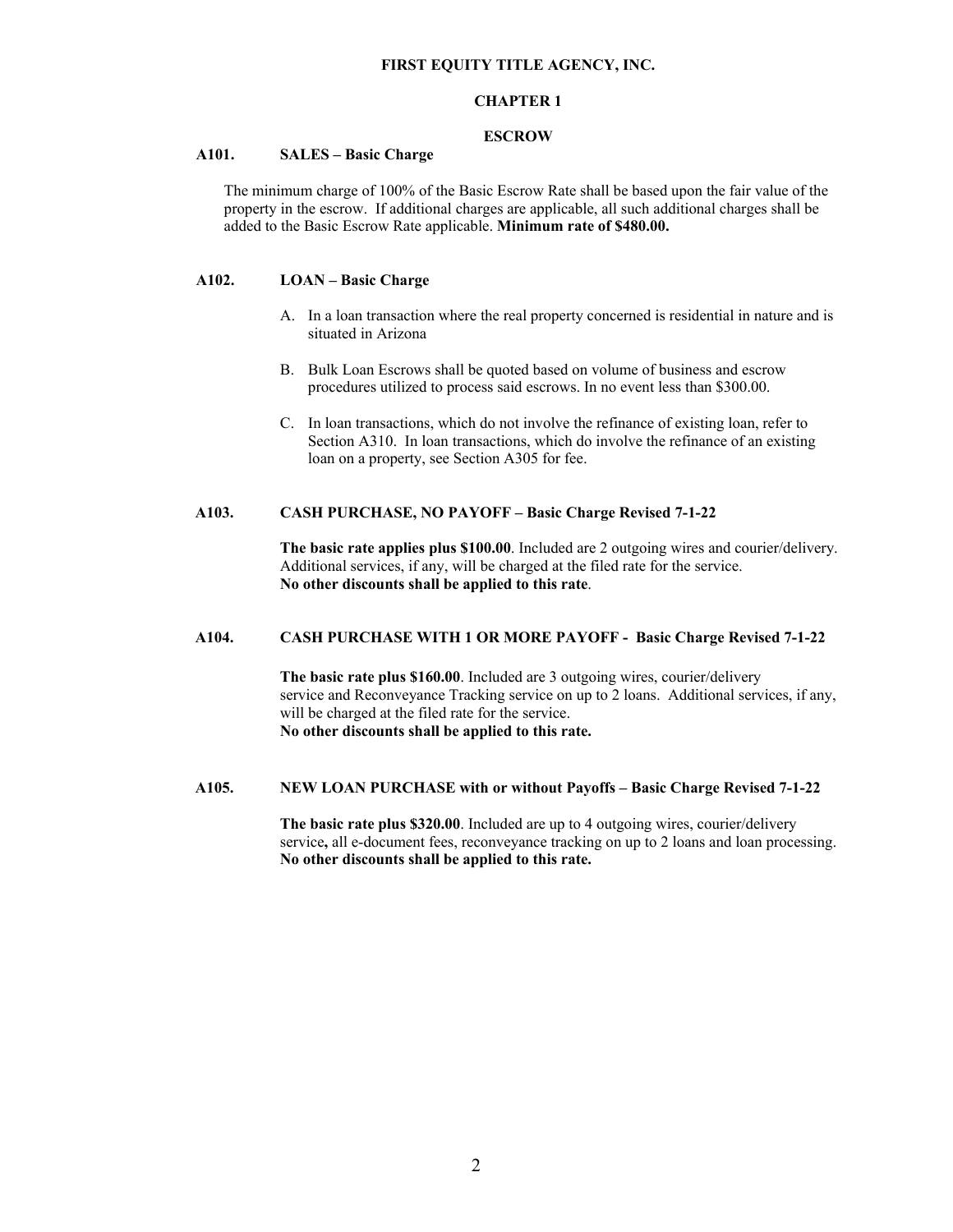## **CHAPTER II**

### **SPECIAL RATES AND CREDITS**

### **A201. SUBDIVIDERS, BUILDERS AND COMMERCIAL DEVELOPERS 1/1/19**

This rate is available to a builder, contractor, developer or sub-divider customarily engaged in such business for the units to be developed and the amount of the adjustment to the charge is dependent upon the number of units. Minimum charge is \$500.00.

A. A sub-divider, builder or developer customarily engaged in such residential business shall be charged, for purchase and sale transactions and in combination with related loan transactions, a rate dependent upon the number of units or lots developed and/or proposed to be developed. The rate structure for such sub-divider/builder/developer is based upon the Basic Rate as set forth in Schedule I and calculated as follows:

| Number of Units               | Charge                   |
|-------------------------------|--------------------------|
| 1-15 Units                    | 70% of Basic Escrow Rate |
| $15-30$ Units                 | 60% of Basic Escrow Rate |
| 31-70 Units                   | 50% of Basic Escrow Rate |
| 71-200 Units                  | 40% of Basic Escrow Rate |
| 201-300 Units                 | 30% of Basic Escrow Rate |
| 301 or more Units             | 20% of Basic Escrow Rate |
| minimum charge being \$250.00 |                          |

- B. A residential sub-divider, builder or developer customarily engaged in such business other than which is described in Subsection A above, shall be charged at the rate of 75% of the Basic Escrow Rate in all other transactions.
- C. An additional rate shall be charged for construction loan escrows where the lender required and Equity Title Agency, Inc. agrees to provide additional services, such as obtaining lien waivers and architectural approval, equal to a minimum of one-half  $(1/2)$  of one percent  $(1\%)$  of the amount of the loan and based on written quotation agreed to in writing by the customer in advance of performing such escrow services.

### **A202. BROKERS AND INVESTORS RATE – Residential**

This Basic Charge of 70% of the applicable rate is available to any licensed real estate broker or salesman, mortgage broker, or any other individual, group of individuals, or entities customarily involved in real estate investments, acting as a principal and not in an agency capacity.

FORMULA:  $70\%$  of Basic Escrow Rate = Charge

# **A203: COMMERCIAL/INDUSTRIAL: SUB-DIVIDER, DEVELOPER, INVESTOR TRANSACTIONS 1/1/19**

#### SUMMARY ACCOUNT:

- A. A sub-divider, builder, developer or investor customarily engaged in such Commercial/ Industrial business shall be charged at the rate of 70% of the applicable rate Rate as set forth herein, but in no event shall the fee be less than \$500,00.
- B. When this type of escrow transaction is conducted in combination with a loan transaction, the escrow rate shall be the applicable rate as determined above plus the sum of Seventy-Five Dollars (\$75.00).

FORMULA: 70% of Basic Escrow Rate = Charge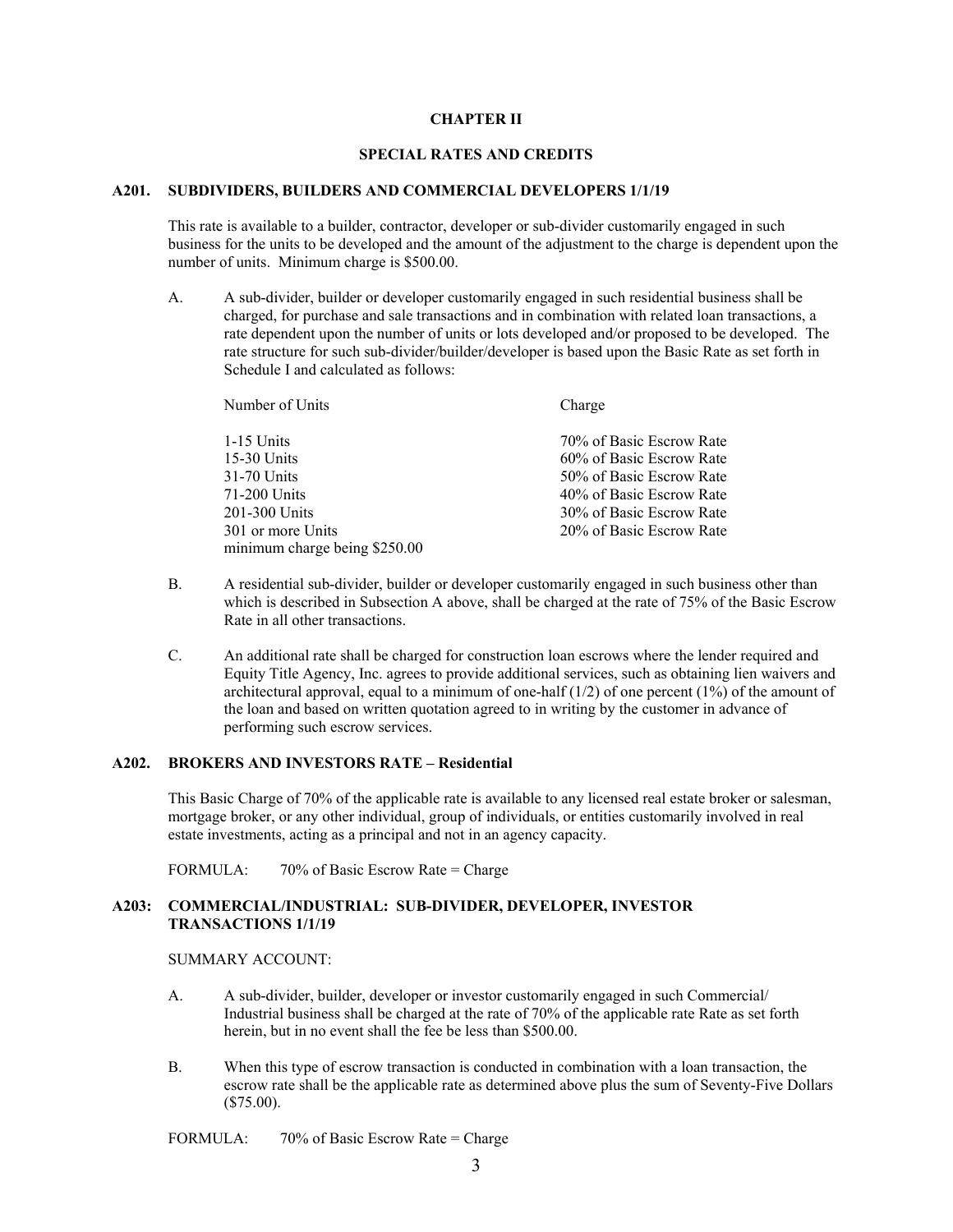### **A204: EMPLOYEE RATES**

#### SUMMARY ACCOUNT:

Employees of any title insurer or title insurance agency (including employees who have retired under normal retirement procedures, including retirement on account of illness and early retirement based on the employer's policies as to retirement), shall be charged an escrow rate equal to seventy-five percent (75%) of the applicable basic escrow rate for escrow services performed in connection with the financing, refinancing, and sale or purchase of their primary single or two family, owner-occupied residence, and confined to those escrow fees and charges which the employee would be expected to pay by established custom or contractual obligation as one of the parties to the transaction. **Employees of First Equity Title Agency, Inc. shall receive complimentary escrow service in connection with the purchase, sale and loan escrow transactions for their primary owner-occupied residence.** 

FORMULA: 75% of Basic Escrow Rate = Charge

#### **A205 AFFILIATED BUSINESS/RELOCATION RATE**

This rate applies to relocation and other transactions referred by affiliated companies wherein Equity is required to meet performance and reporting requirements. The Escrow Fee on these transactions shall be increased by \$95.00 split \$65 to the Seller and \$30 to the Buyer.

 For those transactions referred by an affiliated referral or relocation company that do not require performance and reporting standards, a rate of 80% of the basic rate applies.

### **A206. GOVERNMENTAL BODIES AND AGENCIES**

#### SUMMARY ACCOUNT:

Federal, state and local governments and their respective agencies or Municipal Corporations dealing with the sale or acquisition of real properties, shall be charged an Escrow Rate which is negotiated between the parties or which is submitted in the form of a bid in the event bids for escrow services are required by virtue of the nature of the transaction. In no event shall the escrow rate quoted to governmental bodies and agencies be less than 50% nor greater than 150% of the otherwise applicable rate.

### **A207. BULK PROPERTY/AUCTION RATE**

 This rate applies to multiple properties packaged for sale at auction by one or more lenders, brokers or owners. This rate will include applicable fees for normal escrow services, document filing/recording and document delivery. This fee may be split between the parties as directed by agreement. Additional fees will be charged consistent with other areas of the Company's rate filing for additional services or work as authorized by the customer(s). The Bulk Property/Auction Rate Escrow Fee shall be \$900.00 per property/escrow.

## **A208. PRESALE ESCROW RATE 8/14/20**

This rate applies to escrows opened on single family residences during the listing period. When a Pre-sale Agreement authorizing the optional issuance of a Title Commitment is signed by the Seller or listing agent, or said agreement is implied or referred to in correspondence between agent(s) and Equity employee(s), the Basic Escrow rate before add-ons for payoffs or new loans shall be 50% of the applicable Basic Rate based upon the sale price at closing. No other discounts may apply and the discounted rate shall apply to both the Buyer and Seller side. This rate is available in Yavapai County and Maricopa County on residential properties.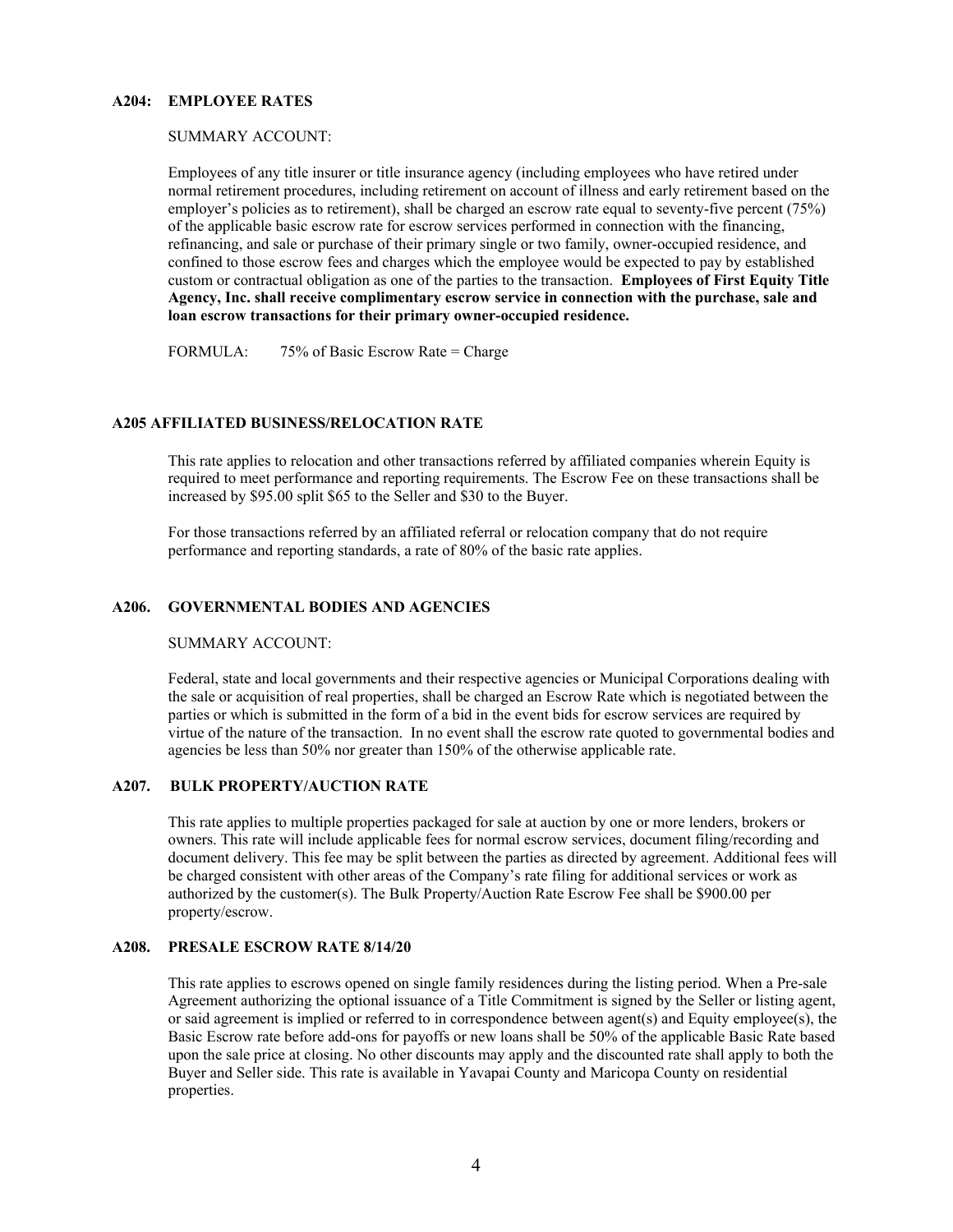| Liability | <b>Escrow</b> | Liability | <b>Escrow</b> | Liability | <b>Escrow</b> |
|-----------|---------------|-----------|---------------|-----------|---------------|
| up to     | <b>Rates</b>  | up to     | <b>Rates</b>  | up to     | <b>Rates</b>  |
|           |               |           |               |           |               |
| 100,000   | 480.00        | 400,000   | 750.00        | 700,000   | 960.00        |
| 105,000   | 490.00        | 405,000   | 757.00        | 705,000   | 967.00        |
| 110,000   | 490.00        | 410,000   | 757.00        | 710,000   | 967.00        |
| 115,000   | 500.00        | 415,000   | 764.00        | 715,000   | 974.00        |
| 120,000   | 500.00        | 420,000   | 764.00        | 720,000   | 974.00        |
| 125,000   | 510.00        | 425,000   | 771.00        | 725,000   | 981.00        |
| 130,000   | 510.00        | 430,000   | 771.00        | 730,000   | 981.00        |
| 135,000   | 520.00        | 435,000   | 778.00        | 735,000   | 988.00        |
| 140,000   | 520.00        | 440,000   | 778.00        | 740,000   | 988.00        |
| 145,000   | 530.00        | 445,000   | 785.00        | 745,000   | 995.00        |
| 150,000   | 530.00        | 450,000   | 785.00        | 750,000   | 995.00        |
| 155,000   | 540.00        | 455,000   | 792.00        | 755,000   | 1,002.00      |
| 160,000   | 540.00        | 460,000   | 792.00        | 760,000   | 1,002.00      |
| 165,000   | 500.00        | 465,000   | 799.00        | 765,000   | 1,009.00      |
| 170,000   | 500.00        | 470,000   | 799.00        | 770,000   | 1,009.00      |
| 175,000   | 560.00        | 475,000   | 806.00        | 775,000   | 1,016.00      |
| 180,000   | 560.00        | 480,000   | 806.00        | 780,000   | 1,016.00      |
| 185,000   | 570.00        | 485,000   | 813.00        | 785,000   | 1,023.00      |
| 190,000   | 570.00        | 490,000   | 813.00        | 790,000   | 1,023.00      |
| 195,000   | 580.00        | 495,000   | 820.00        | 795,000   | 1,030.00      |
| 200,000   | 580.00        | 500,000   | 820.00        | 800,000   | 1,030.00      |
| 205,000   | 590.00        | 505,000   | 827.00        | 805,000   | 1,037.00      |
| 210,000   | 590.00        | 510,000   | 827.00        | 810,000   | 1,037.00      |
| 215,000   | 600.00        | 515,000   | 834.00        | 815,000   | 1,044.00      |
| 220,000   | 600.00        | 520,000   | 834.00        | 820,000   | 1,044.00      |
| 225,000   | 610.00        | 525,000   | 841.00        | 825,000   | 1,051.00      |
| 230,000   | 610.00        | 530,000   | 841.00        | 830,000   | 1,051.00      |
| 235,000   | 620.00        | 535,000   | 848.00        | 835,000   | 1,058.00      |
| 240,000   | 620.00        | 540,000   | 848.00        | 840,000   | 1,058.00      |
| 245,000   | 630.00        | 545,000   | 855.00        | 845,000   | 1,065.00      |
| 250,000   | 630.00        | 550,000   | 855.00        | 850,000   | 1,065.00      |
| 255,000   | 640.00        | 555,000   | 862.00        | 855,000   | 1,072.00      |
| 260,000   | 640.00        | 560,000   | 862.00        | 860,000   | 1,072.00      |
| 265,000   | 650.00        | 565,000   | 869.00        | 865,000   | 1,079.00      |
| 270,000   | 650.00        | 570,000   | 869.00        | 870,000   | 1,079.00      |
| 275,000   | 660.00        | 575,000   | 876.00        | 875,000   | 1,086.00      |
| 280,000   | 660.00        | 580,000   | 876.00        | 880,000   | 1,086.00      |
| 285,000   | 670.00        | 585,000   | 883.00        | 885,000   | 1,093.00      |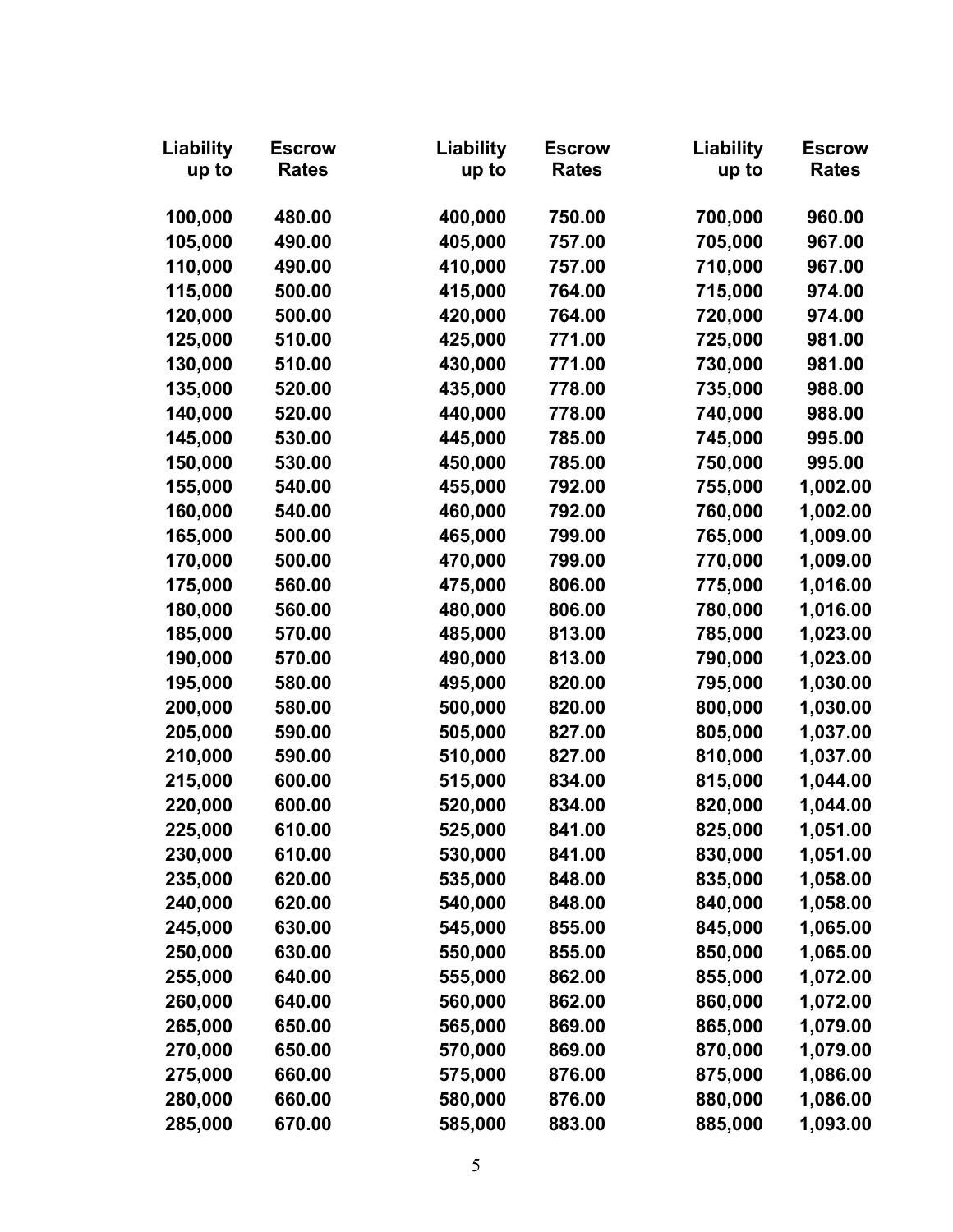| 290,000 | 670.00 | 590,000 | 883.00 | 890,000   | 1,093.00 |
|---------|--------|---------|--------|-----------|----------|
| 295,000 | 680.00 | 595,000 | 890.00 | 895,000   | 1,100.00 |
| 300,000 | 680.00 | 600,000 | 890.00 | 900,000   | 110000   |
| 305,000 | 687.00 | 605,000 | 897.00 | 905,000   | 1,107.00 |
| 310,000 | 687.00 | 610,000 | 897.00 | 910,000   | 1,107.00 |
| 315,000 | 694.00 | 615,000 | 904.00 | 915,000   | 1,114.00 |
| 320,000 | 694.00 | 620,000 | 904.00 | 920,000   | 1,114.00 |
| 325,000 | 701.00 | 625,000 | 911.00 | 925,000   | 1,121.00 |
| 330,000 | 701.00 | 630,000 | 911.00 | 930,000   | 1,121.00 |
| 335,000 | 708.00 | 635,000 | 918.00 | 935,000   | 1,128.00 |
| 340,000 | 708.00 | 640,000 | 918.00 | 940,000   | 1,128.00 |
| 345,000 | 715.00 | 645,000 | 925.00 | 945,000   | 1,135.00 |
| 350,000 | 715.00 | 650,000 | 925.00 | 950,000   | 1,135.00 |
| 355,000 | 722.00 | 655,000 | 932.00 | 955,000   | 1,142.00 |
| 360,000 | 722.00 | 660,000 | 932.00 | 960,000   | 1,142.00 |
| 365,000 | 729.00 | 665,000 | 939.00 | 965,000   | 1,149.00 |
| 370,000 | 729.00 | 670,000 | 939.00 | 970,000   | 1,149.00 |
| 375,000 | 736.00 | 675,000 | 946.00 | 975,000   | 1,156.00 |
| 380,000 | 736.00 | 680,000 | 946.00 | 980,000   | 1,156.00 |
| 385,000 | 743.00 | 685,000 | 953.00 | 985,000   | 1,163.00 |
| 390,000 | 743.00 | 690,000 | 953.00 | 990,000   | 1,163.00 |
| 395,000 | 750.00 | 695,000 | 960.00 | 995,000   | 1,170.00 |
|         |        |         |        | 1,000,000 | 1,170.00 |
|         |        |         |        |           |          |

**Over \$1,000,000, add \$4 per \$10,000**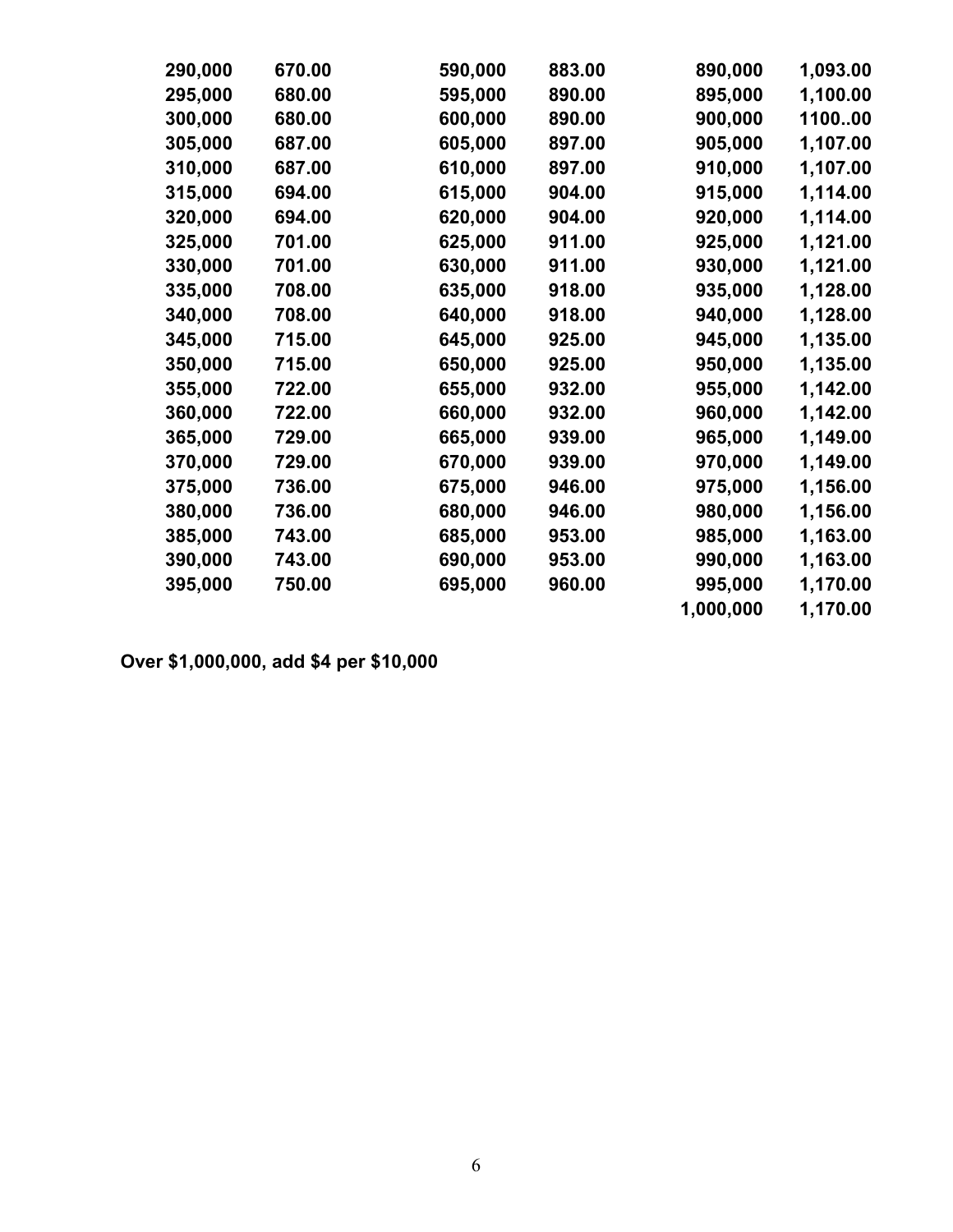#### **CHAPTER III**

### **MISCELLANEOUS SERVICES**

#### **A301. INTEREST BEARING ACCOUNTS – Basic Charge**

In connection with an escrow, all funds in escrow may be placed in an interest bearing account upon the written request of all parties to the escrow. The funds will be placed in an account with the banking/savings institution chosen by said parties for a charge per account of \$50. The charge is for opening, servicing and closing out the account.

FORMULA:  $$50 = Charge$ 

### **A302. FUNDS MAINTENANCE/DORMANCY FEE**

When funds remain in an escrow subsequent to the closing thereof, and said funds are unclaimed for a period of 90 days or more, there shall be a charge of \$100.00, up to the amount held, for maintenance of said funds. Notice will be made in writing to the owner of the funds at the last address available in our file at least 30 days prior to the date the funds are applied for this purpose

FORMULA:  $$100 = \text{Change}$ 

# **A303. PROCESSING SERVICE CHARGES** – REVISED 7-1-22

When services requiring additional work are provided, a processing fee will be charged. The following fees have been established for those services as follows:

| <b>Additional Document Delivery Fee</b>                                                           | \$30.00 per additional delivery |
|---------------------------------------------------------------------------------------------------|---------------------------------|
| <b>Additional Reconveyance Tracking</b>                                                           | \$75.00 per additional loan     |
| Additional Wire Transfer Processing Fee-Outgoing only*                                            | \$30 per additional wire        |
| Affidavit of Affixture filing                                                                     | \$200                           |
| Short Sale Processing Escrow Fee**                                                                | \$750                           |
| Reverse Mortgage Processing Fee                                                                   | \$150                           |
| *(The Company reserves the right to waive wire fee(s), at Company's sole discretion, if approval  |                                 |
| or authorization of such fee could cause a delay in the closing or require additional funds to be |                                 |
| deposited. In such event the Escrow Officer will note the Branch Manager's approval of waiver in  |                                 |
| writing in the file.                                                                              |                                 |
|                                                                                                   |                                 |

\*\*(To be added to Seller's side of Escrow Fees)

# **A304. ABBREVIATED ESCROWS**

- A. An abbreviated escrow may be provided if a transaction involved the following escrow duties for a charge of \$250.00:
	- 1. Receipt and disbursement of funds and/or
	- 2. Acceptance and Recordation of documents
- B. A \$200 charge will be assessed for taking signatures. If this task is combined with the duties as shown directly above, the combined charge will be \$450.00.
- C. A \$50 charge for ordering payoffs. If combined with those services shown above in paragraph "A" and "B", the combined charge will be \$500.00.

## FORMULA: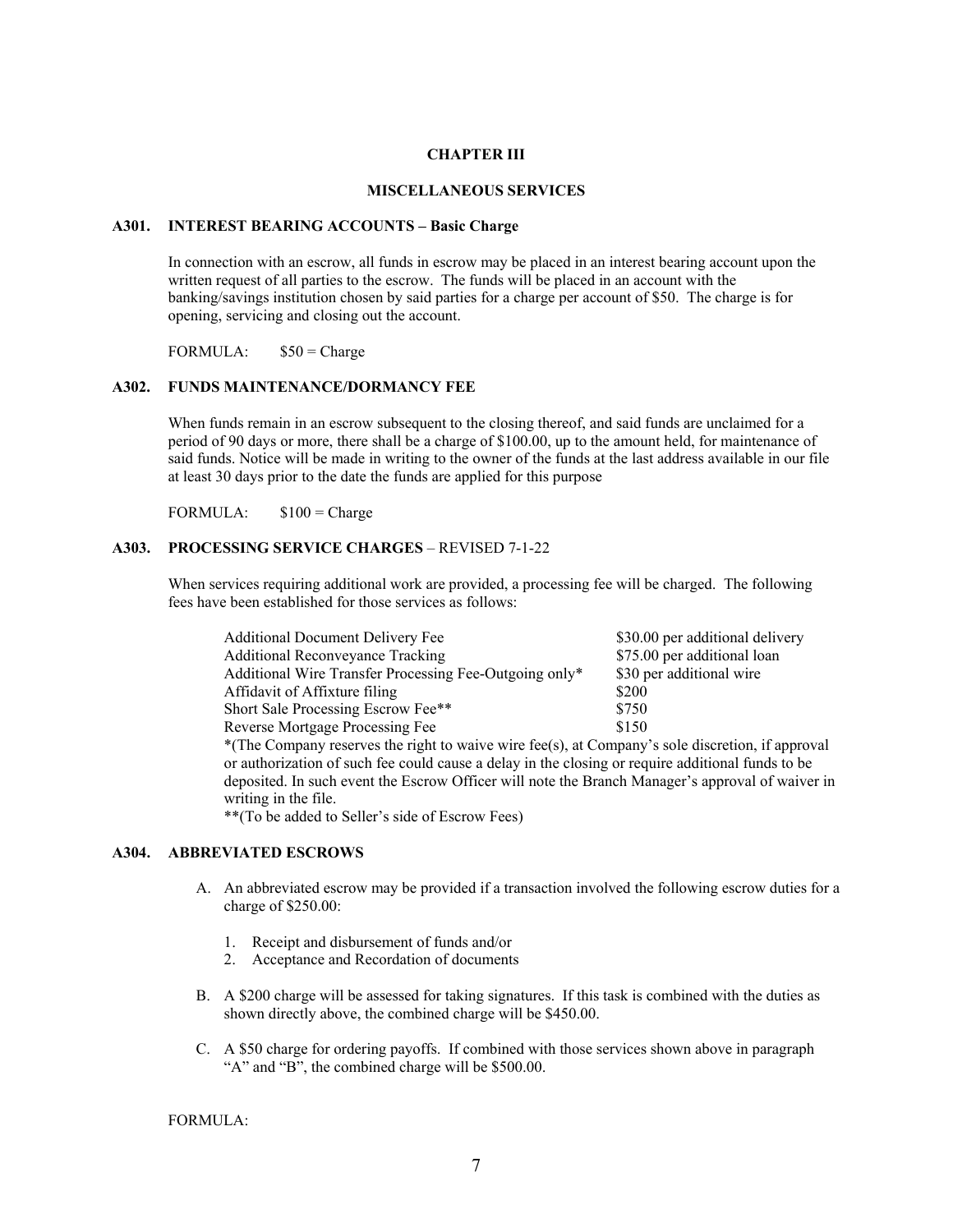- A.  $$ 250 = Charge$
- B.  $$200 = \text{Change or A} + \text{B} = \text{Change}$
- C.  $$50 = \text{Change or A} + \text{B} + \text{C} = \text{Change}$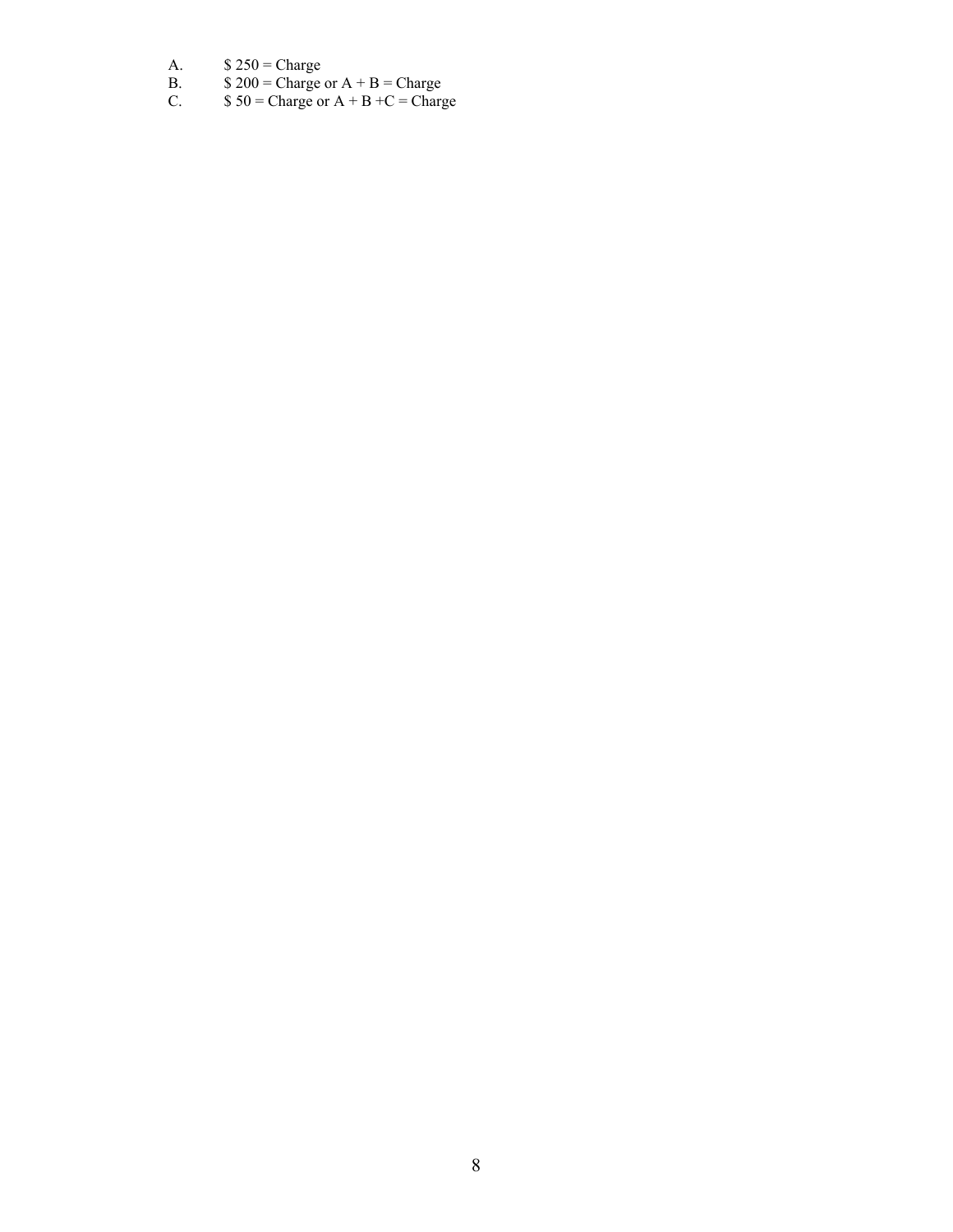### **A305. REFINANCE/REVAMP RATE (see #A310 when no loan payoff occurs) Revised**

When the purpose of the transaction is replacing or revamping a loan, the minimum charge shall be \$400. One Reconveyance tracking, document delivery, 2 wires out and one e-doc fee are included.

| FORMULA: | Up to \$199,999        | \$400.00 |
|----------|------------------------|----------|
|          | \$200,000 to \$350,000 | \$500.00 |
|          | \$350,001 to \$499,999 | \$600.00 |
|          | \$500,000 to \$999,999 | \$700.00 |
|          | \$1,000,000 and up     | \$800.00 |

 If procurement of Subordination Agreement is required, the base escrow fee will be \$550.00 and \$150.00 will be added to each subsequent price level stated above.

### **A306. VOLUME LENDER BUNDLED REFINANCE RATE:**

When a Lender anticipates opening 20 or more transactions per year, the applicable rate will be a bundled rate of \$350.00 This fee will include all recordings other than Deed(s) of Trust(s), e-mailed loan documents, reconveyance tracking, document delivery and wires for payoffs.

# **A307**. **NEGOTIATED RATE FOR SPECIALIZED SERVICES**

# SUMMARY ACCOUNT:

 The Company reserves the right to negotiate fees when circumstances warrant. Any Negotiated Rate will be agreed to in writing. Signed by an Officer of the Company and a copy of said agreement maintained in the escrow file.

#### Calculation:

Negotiated Rate = Minimum of \$350.00 to no more than 1.5 times the applicable escrow rate.

# **A308. 1St RESPONDER/MILITARY VETERANS DISCOUNT**

This rate shall apply to the fees paid by any current  $1<sup>st</sup>$  Responder or any current or honorably discharged member of the United States Armed Forces. Current ID or Honorable Discharge documentation must be presented to qualify.

1<sup>st</sup> Responder or Military Veteran discount =70% of the applicable rate.

# **A309. ADDITIONAL MISCELLANEOUS ESCROW SERVICES AND EXPENSES**

# SUMMARY ACCOUNT:

Because of the wide variation of services performed, it is impractical to establish rates for each type of transaction that may require escrow services. For transaction categories and services not included in this rate filing, Equity Title Agency, Inc., will, upon request, establish and provide a quotation of proposed rates based on an evaluation of the work and level of responsibility involved and the amount of money or value of property to be held in escrow.

This type of escrow service includes, but is not limited to, such services as (1) the receipt of funds and written instructions from the primary holder of the escrow and from a lender whose loan is to be insured, (2) the disbursement of such funds for the elimination of matters affecting title, and (3) accommodation signing, but only to the extent authorized under such instructions. The above list, although not exhaustive, is illustrative of such factors needed in establishing the service to be provided and the charges therein. The maximum escrow fee for Sub-escrow services shall not exceed seventy-five percent (75%) of the Basic Escrow rate as determined by the amount involved in the Sub-escrow transaction